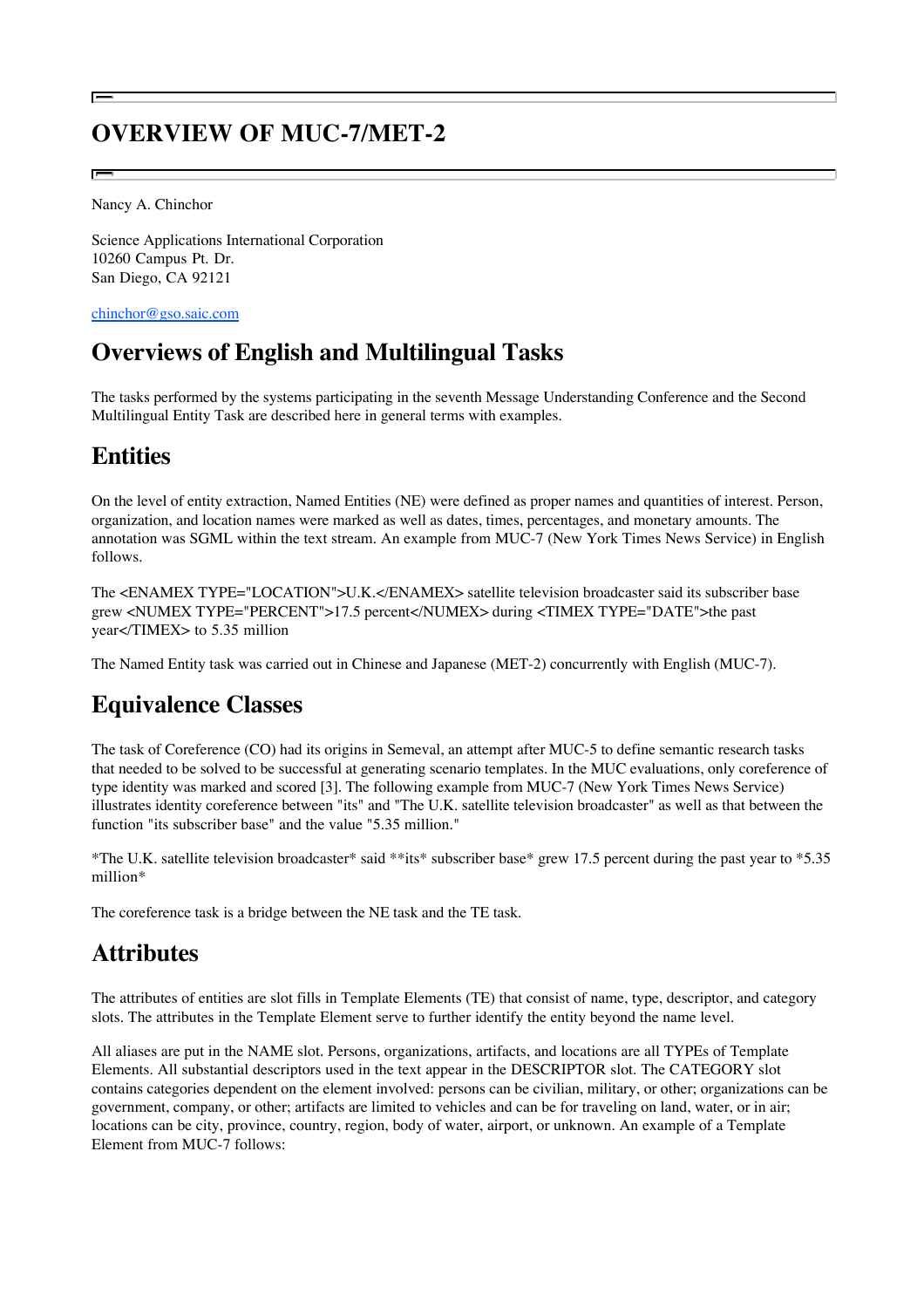#### <ENTITY-9602040136-11> :=

ENT\_NAME: "Dennis Gillespie"

ENT\_TYPE: PERSON

ENT\_DESCRIPTOR: "Capt."

/ "the commander of Carrier Air Wing 11"

ENT\_CATEGORY: PER\_MIL

### **Facts**

The Template Relations (TR) task marks relationships between template elements and can be thought of as a task in which well-defined facts are extracted from newswire text.

In MUC-7, we limited TR to relationships with organizations: employee\_of, product\_of, location\_of. However, the task is easily expandable to all logical combinations and relations between entity typesAn example of Template Relations from MUC-7 follows:

<EMPLOYEE\_OF-9602040136-5> :=

PERSON: <ENTITY-9602040136-11>

ORGANIZATION: <ENTITY-9602040136-1>

<ENTITY-9602040136-11> :=

ENT\_NAME: "Dennis Gillespie"

ENT\_TYPE: PERSON

ENT\_DESCRIPTOR: "Capt."

/ "the commander of Carrier Air Wing 11"

ENT\_CATEGORY: PER\_MIL

<ENTITY-9602040136-1> :=

ENT\_NAME: "NAVY"

ENT\_TYPE: ORGANIZATION

ENT\_CATEGORY: ORG\_GOVT

### **Events**

The Scenario Template (ST) was built around an event in which entities participated. The scenario provided the domain of the dataset and allowed for relevancy judgments of high accuracy by systems.

The task definition for ST required relevancy and fill rules. The choice of the domain was dependent to some extent on the evaluation epoch. The structure of the template and the task definition tended to be dependent on the author of the task, but the richness of the templates also served to illustrated the utility of information extraction to users most effectively.

The filling of the slots in the scenario template was generally a difficult task for systems and a relatively large effort was required to produce ground truth. Reasonable agreement( $>80\%$ ) between annotators was possible, but required sometimes ornate refinement of the task definition based on the data encountered.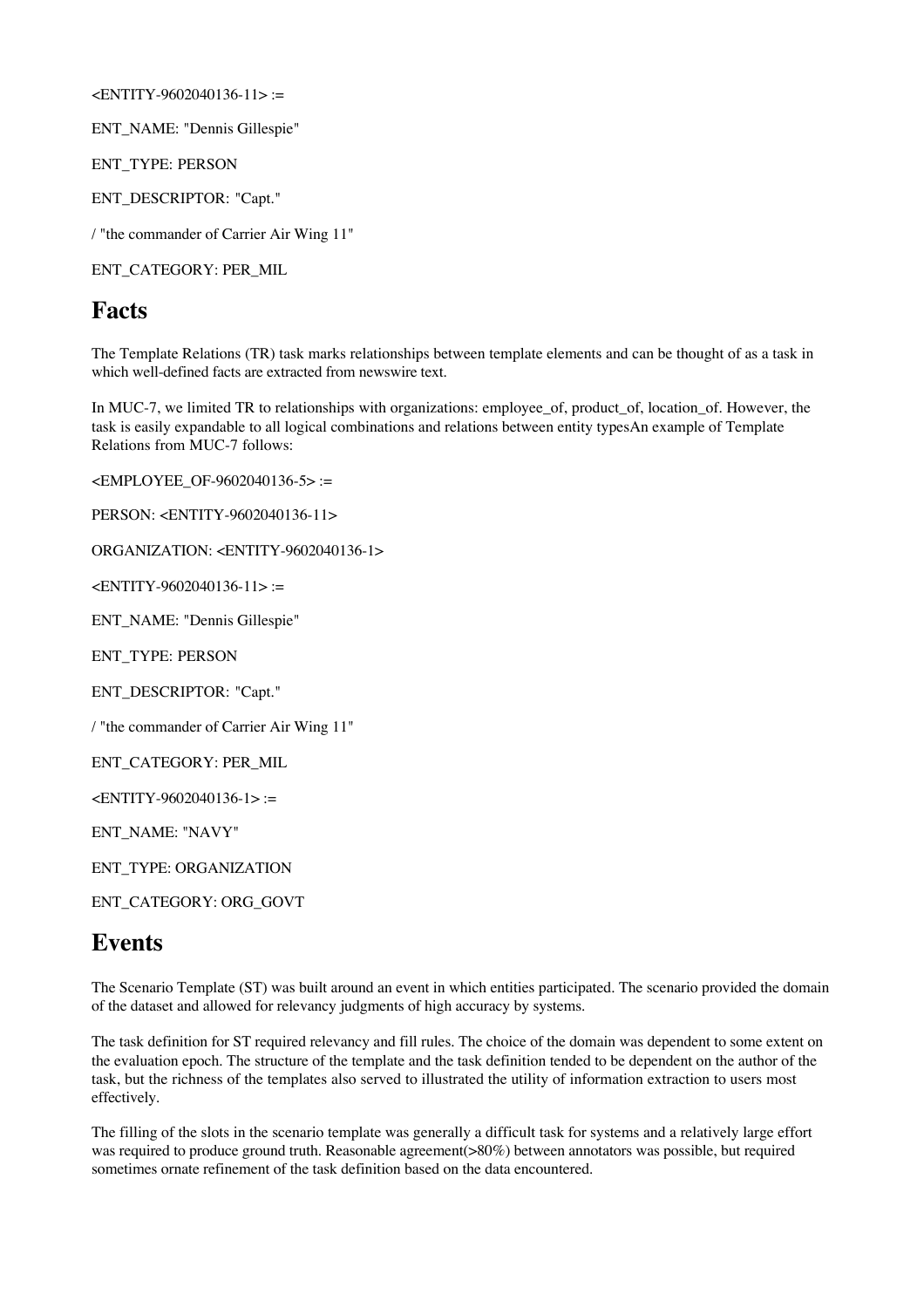# **How MUC-7 Differed from Previous MUCs**

For the first time, the multilingual NE evaluation was run using training and test articles from comparable domains for all languages. The domain for all languages for training was airline crashes and the domain for all languages for testing was launch events. The domain change between the dry run and the formal run caused similar effects across languages. Sites expressed disappointment in their formal test scores when compared with their development test scores, but the formal test scores were still above the 80% operational threshold set by customers without any changes being made to systems for the domain change.

In MUC-7, there were more international sites participating than ever before. The papers reflect interesting observations by system developers who were non-native speakers of the language of their system and system developers who were native speakers of the language of their system.

In MUC-7, more data was provided for training and dry run and it was maintained through all of the updates to the guidelines during the evaluation cycle. The markup will be publicly available on the MUC website at http:\\www.muc.saic.com in the form of offsets from the beginning of each document. The rights to the documents themselves can be purchased from the Linguistic Data Consortium (LDC).

The task definitions for MUC-7 were improved by having authors other than the original authors revise each of the guidelines for internal consistency and to dovetail into the other tasks evaluated. The communal effort in polishing the guidelines and the data markup noticeably improved the evaluation..

| Evaluation/<br><b>Tasks</b> | <b>Named</b><br>Entity | Coreference | Template<br>Element | Template<br>Relation | <b>Scenario</b><br>Template | Multilingual |
|-----------------------------|------------------------|-------------|---------------------|----------------------|-----------------------------|--------------|
| $MUC-3$                     |                        |             |                     |                      | <b>YES</b>                  |              |
| MUC-4                       |                        |             |                     |                      | <b>YES</b>                  |              |
| $MUC-5$                     |                        |             |                     |                      | <b>YES</b>                  | <b>YES</b>   |
| MUC-6                       | <b>YES</b>             | <b>YES</b>  | <b>YES</b>          |                      | <b>YES</b>                  |              |
| MUC-7                       | <b>YES</b>             | <b>YES</b>  | <b>YES</b>          | <b>YES</b>           | <b>YES</b>                  |              |
| MET-1                       | <b>YES</b>             |             |                     |                      |                             | <b>YES</b>   |
| MET-2                       | <b>YES</b>             |             |                     |                      |                             | <b>YES</b>   |

#### **Table 1: Tasks Evaluated in MUC-3 through MUC-7**

**Table 2: Maximum Results Reported in MUC-3 through MUC-7 by Task**

| Evaluation/  <br><b>Tasks</b> | <b>Named</b><br>Entity                               | Coreference              | <b>Template</b><br>Element | Template<br>Relation | <b>Scenario</b><br>Template    | $\left\  \mathbf{Multilingular} \right\ $ |
|-------------------------------|------------------------------------------------------|--------------------------|----------------------------|----------------------|--------------------------------|-------------------------------------------|
| $MUC-3$                       |                                                      |                          |                            |                      | $R < 50\%$<br>$P < 70\%$       |                                           |
| MUC-4                         |                                                      |                          |                            |                      | $F < 56\%$                     |                                           |
| $MUC-5$                       |                                                      |                          |                            |                      | EJV F $<$ 53%<br>EME F $<50\%$ | JJV F < $64\%$<br>JME F $< 57\%$          |
| MUC-6                         | $F < 97\%$                                           | $R < 63\%$<br>$P < 72\%$ | $F < 80\%$                 |                      | $F < 57\%$                     |                                           |
| $MUC-7$                       | $F < 94\%$                                           | $F < 62\%$               | $F < 87\%$                 | $F < 76\%$           | $F < 51\%$                     |                                           |
| Multilingual                  |                                                      |                          |                            |                      |                                |                                           |
| MET-1                         | C F < $85\%$<br>$J \, \rm{F} < 93\%$<br>$S$ F < 94\% |                          |                            |                      |                                |                                           |
| MET-2                         | C F $< 91\%$<br>$J \, \rm{F} < 87\%$                 |                          |                            |                      |                                |                                           |